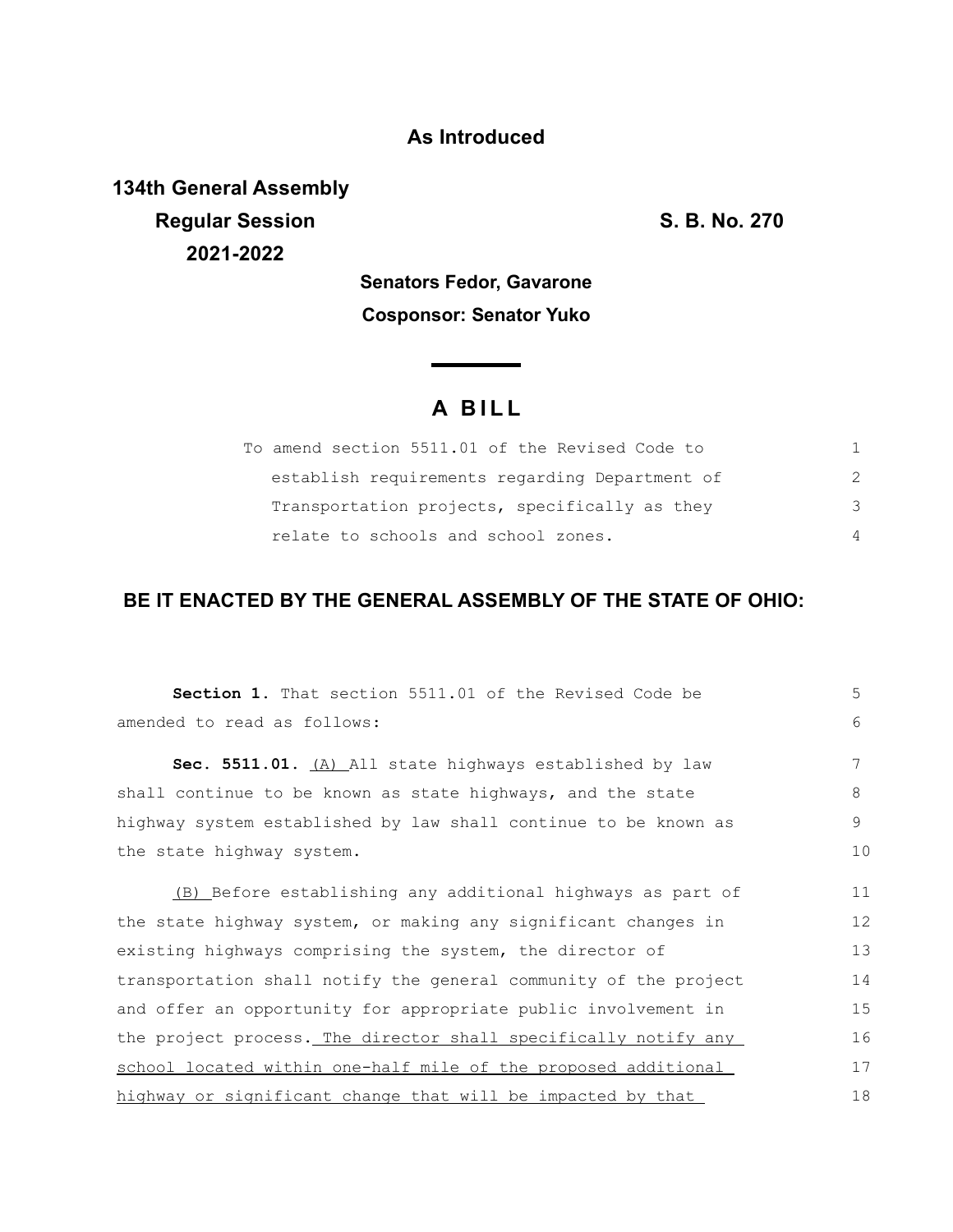#### additional highway or significant change.

(C) The opportunity for public involvement shall satisfy the requirements of the "National Environmental Policy Act of 1969," 83 Stat. 852, 42 U.S.C.A. 4321 et seq., as amended, and may consist of activities including public meetings or hearings, small group meetings with local officials, individual meetings, news releases, public notices, workshops, newsletters, electronic communications, radio announcements, mail notification, and other activities considered appropriate for the exchange of information. The director or the director's designee shall provide the public involvement activities in each of the counties in which the highway proposed to be established is to be located or in which it is proposed to make those changes. 20 21 22 23 24 25 26 27 28 29 30 31 32

(D) Any changes made in existing highways by the director or any additional highways established by the director following the public involvement activities shall be certified to the following authorities interested in them: the legislative authority of municipalities, the board of county commissioners, the board of township trustees, the municipal, county, and regional planning commissions, and the municipal, township, or county officer authorized to issue land use or building permits. Before any zoning change or subdivision plat is approved and before any permit for land use or the erection, alteration, or moving of a building is granted affecting any land within three hundred feet of the center line of a proposed new highway or highway for which changes are proposed, as described in the certification by the director, or within a radius of five hundred feet from the point of intersection of that center line with any public road or highway, the authority authorized to approve the zoning change or subdivision plat or the authority 33 34 35 36 37 38 39 40 41 42 43 44 45 46 47 48 49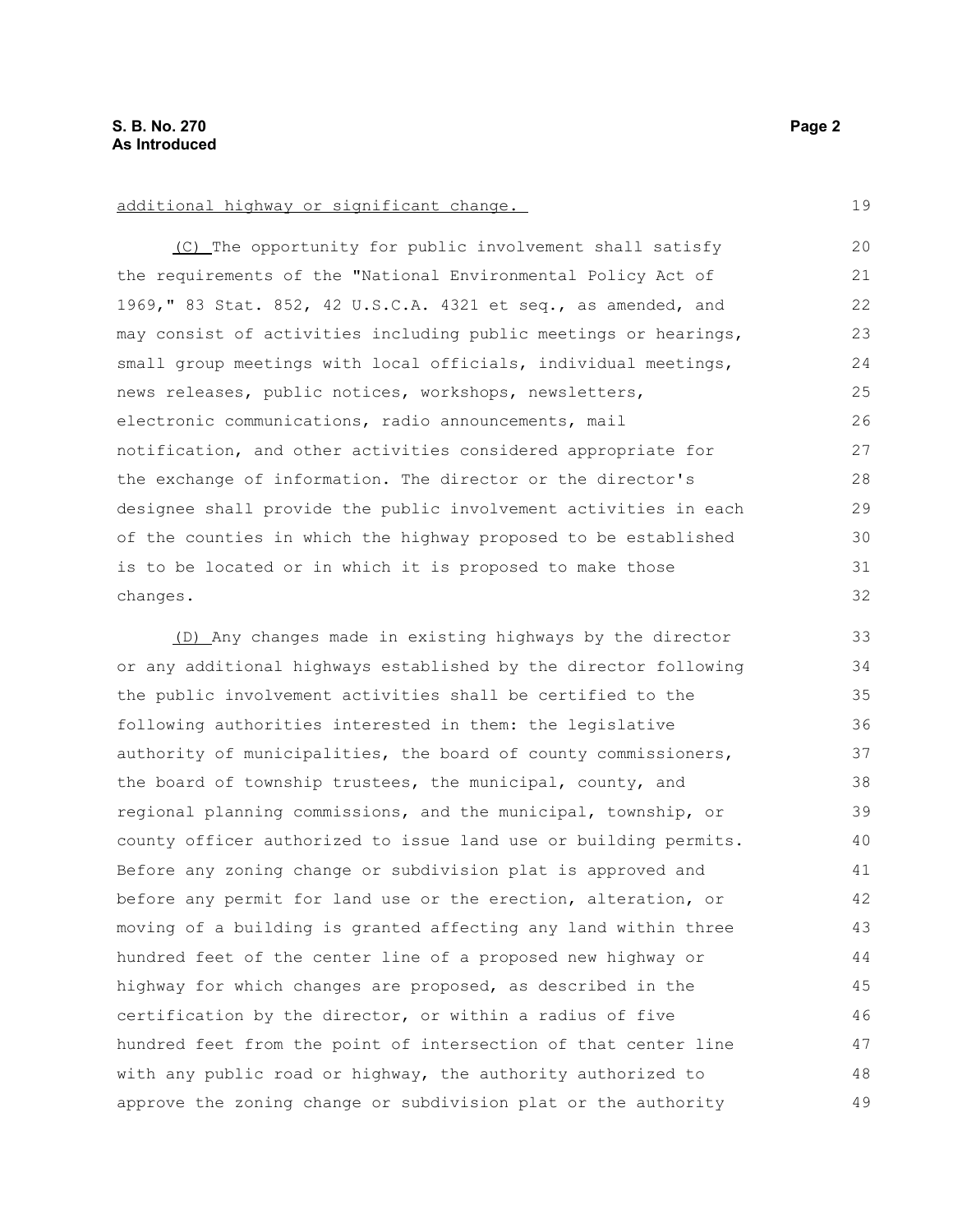#### **S. B. No. 270** Page 3 **As Introduced**

authorized to grant the permit for land use or the erection, alteration, or moving of the building shall give notice, by certified mail, to the director, and shall not approve a zoning change or subdivision plat or grant a permit for land use or the erection, alteration, or moving of a building for one hundred twenty days from date notice is received by the director. During the one hundred twenty-day period and any extension of it as may be agreed to between the director and any property owner, notice of which has been given to the authority to which the application has been made, the director shall proceed to acquire any land needed by purchase or gift, or by initiating proceedings to appropriate, or make a finding that acquisition at such time is not in the public interest. Upon purchase, initiation of appropriation proceedings, or a finding that acquisition is not in the public interest, the director shall notify the authority from which notice was received of that action. Upon being notified that the director has purchased or initiated proceedings to appropriate the land that authority shall refuse to rezone land or to approve any subdivision plat that includes the land which the director has purchased or has initiated proceedings to appropriate, and that authority shall refuse to grant a permit for land use or the erection, alteration, or moving of a building on the land which the director has purchased or initiated proceedings to appropriate. Upon notification that the director has found acquisition at that time not to be in the public interest, or upon the expiration of the one hundred twenty-day period or any extension of it, if no notice has been received from the director, that authority shall proceed in accordance with law. (E) A report of the change or addition shall be filed in 50 51 52 53 54 55 56 57 58 59 60 61 62 63 64 65 66 67 68 69 70 71 72 73 74 75 76 77 78 79

the office of the director, and the report of the director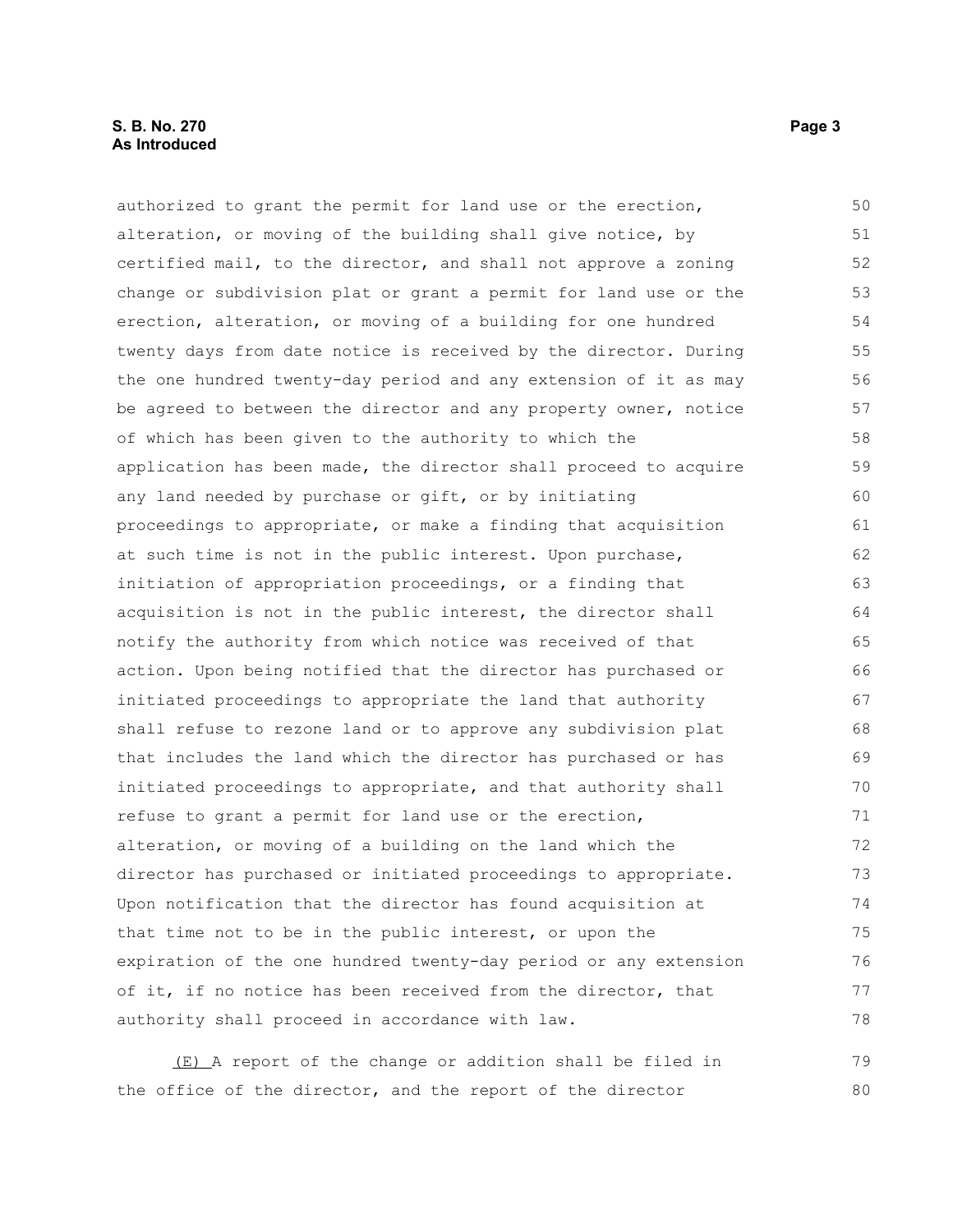making the change or establishing the highway shall be placed on file in the office of the department of transportation. 81 82

(F) In no event shall the total mileage of the state highway system be increased under this section to exceed two hundred miles in one year.

(G) The director, upon petition of the boards of the counties traversed by a highway or of citizens of those counties, may officially assign to a highway of the state highway system a distinctive name commemorative of a historical event or personage, or officially assign to a highway of the state highway system a commonly accepted and appropriate name by which the highway is known. 86 87 88 89 90 91 92

(H) The director may, upon giving appropriate notice and offering the opportunity for public involvement and comment, abandon a highway on the state highway system or part of such a highway which the director determines is of minor importance or which traverses territory adequately served by another state highway, and the abandoned highway shall revert to a county or township road or municipal street. A report covering that action shall be filed in the office of the director, and the director shall certify the action to the board of the county in which the highway or portion of the highway so abandoned is situated. 93 94 95 96 97 98 99 100 101 102

(I) The director shall make a map showing, by appropriate numbering or other designation, all the state highways. The map shall be kept on file in the director's office, and the director shall cause the map to be corrected and revised to show all changes and additions to the date of the correction. A copy of the map, certified by the director as a correct copy of the map on file in the director's office, shall be admissible as evidence in any court to prove the existence and location of the 103 104 105 106 107 108 109 110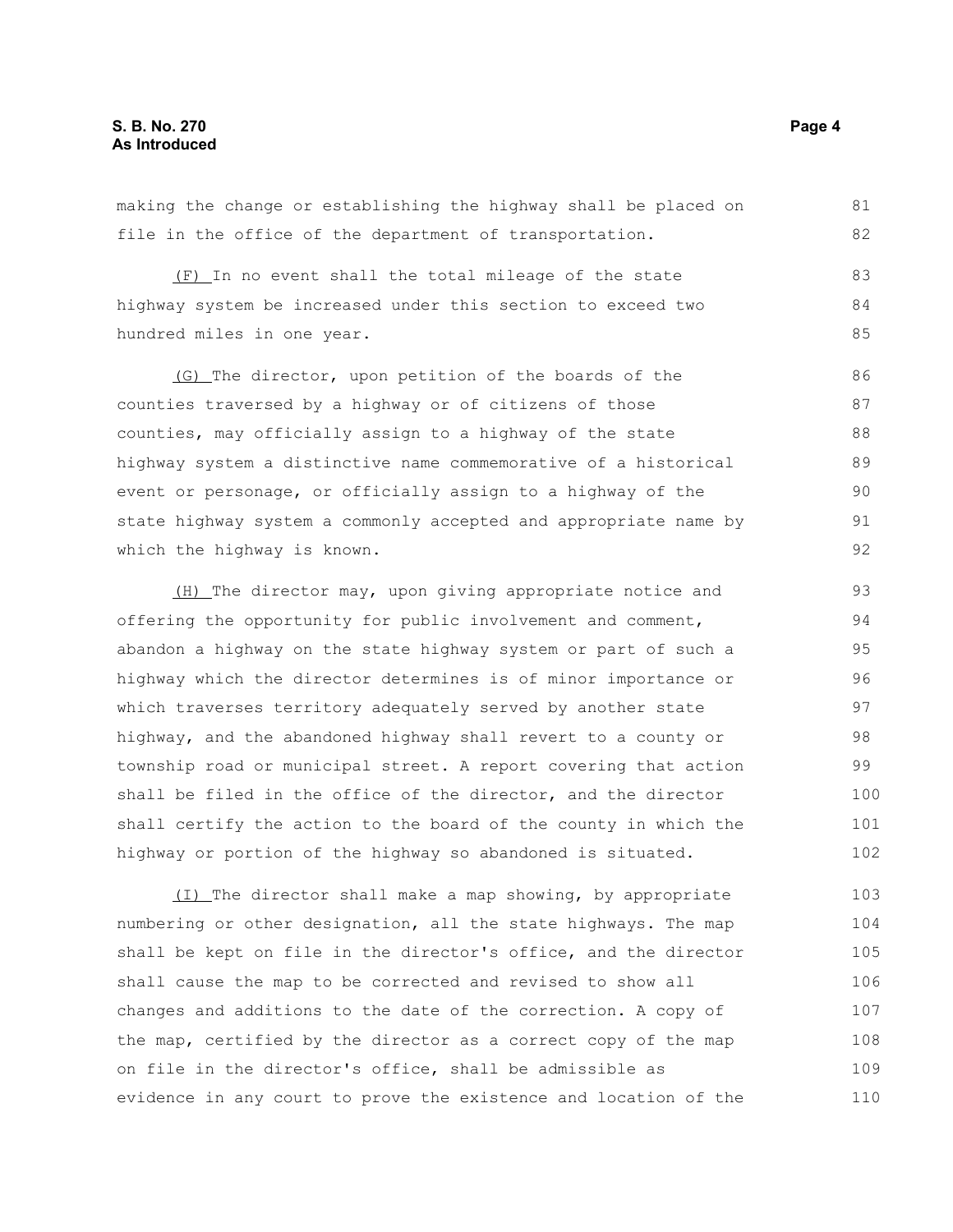several highways and roads of the state highway system.

(J) The state highway routes into or through municipal corporations, as designated or indicated by state highway route markers erected on the routes, are state highways and a part of the state highway system. The director may erect state highway route markers and other signs directing traffic as the director thinks proper upon those portions of the state highway system lying within municipal corporations, and the consent of the municipal corporations to that erection and marking shall not be necessary. However, the director may erect traffic signs in villages in accordance with section 5521.01 of the Revised Code. No change in the route of any highway through a municipal corporation shall be made except after providing public involvement activities. 112 113 114 115 116 117 118 119 120 121 122 123 124

(K) Except as provided in sections 5501.49 and 5517.04 of the Revised Code, no duty of constructing, reconstructing, maintaining, and repairing such state highways within municipal corporations shall attach to or rest upon the director. The director may enter upon such state highways within any municipal corporation and construct, reconstruct, widen, improve, maintain, and repair them, provided the municipal corporation first consents by resolution of its legislative authority, except that the director need not obtain the consent of the municipal corporation if the existing highway being changed or the location of an additional highway being established was not within the corporate limits of the municipal corporation at the time the establishment or change is approved by the director, or if the director is acting pursuant to section 5501.49 of the Revised Code. 125 126 127 128 129 130 131 132 133 134 135 136 137 138 139

(L) The director shall place in the files of the

140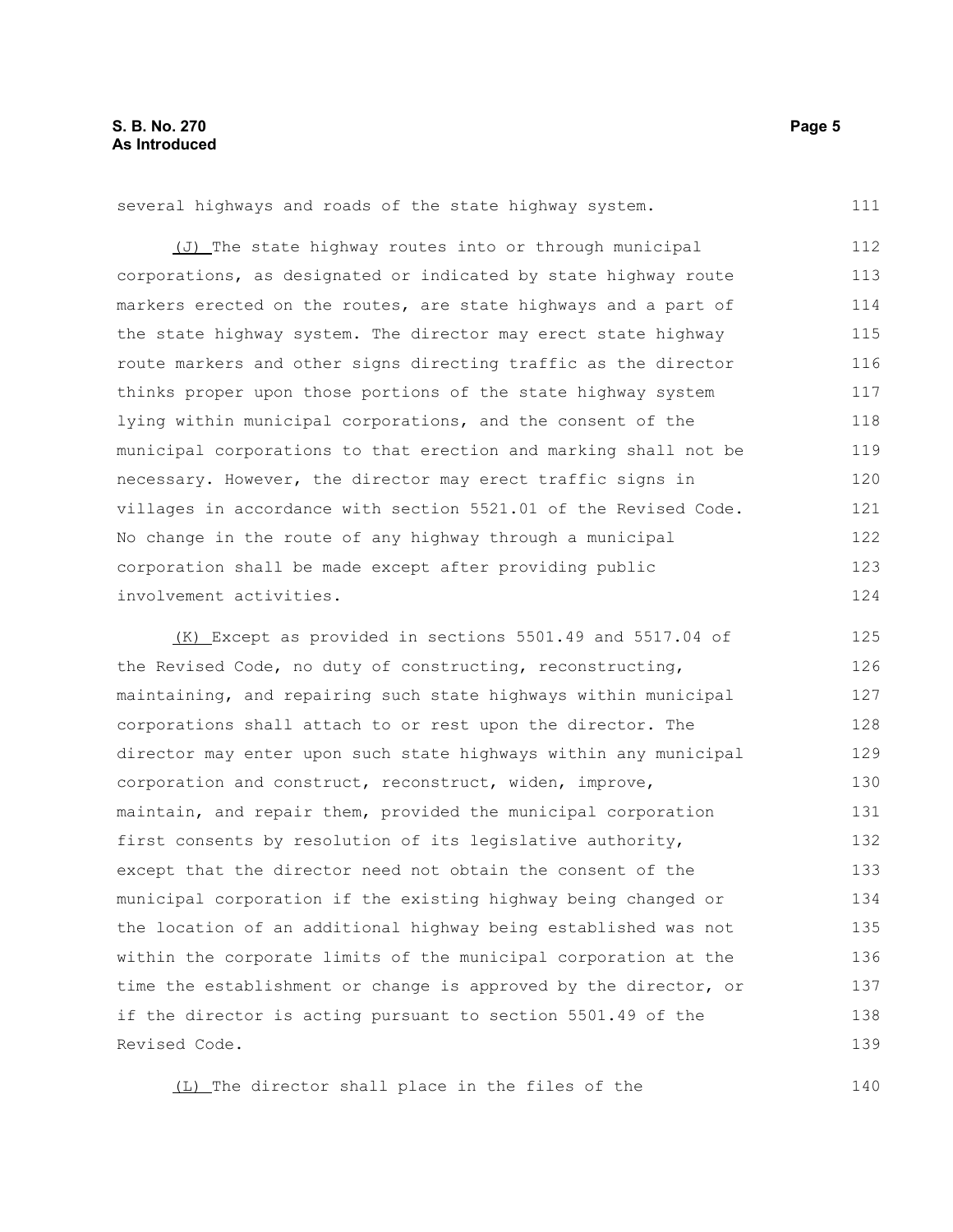#### **S. B. No. 270** Page 6 **As Introduced**

department a record of the routes of all such state highways within municipal corporations, and shall cause them to be corrected and revised to show all changes and additions to the date of the correction. A copy of the record or any pertinent part of it, certified by the director to be a true and correct copy, shall be admissible in evidence in any court of the state for the purpose of proving the existence and location of any state highway within a municipal corporation. 141 142 143 144 145 146 147 148

(M) When the director proposes to change an existing state highway and there exists upon the highway a separated railroad crossing, the director shall mail to the interested railroad company a copy of the notice, which shall be mailed by firstclass mail, postage prepaid, and certified with return receipt requested, at least two weeks before the time fixed for any public involvement activity. When the director proposes to change an existing state highway within a municipal corporation, the director shall mail to the mayor or other chief executive officer of the municipal corporation a copy of the notice, which shall be mailed by first-class mail, postage prepaid, and certified with return receipt requested, at least two weeks before the time fixed for any public involvement activity. 149 150 151 152 153 154 155 156 157 158 159 160 161

(N) Nothing in this section shall be construed to require providing public involvement activities before the construction, reconstruction, maintenance, improvement, or widening of an existing highway where no relocation is involved. 162 163 164 165

(O) With the exception of the authority conferred upon the director by this section to erect state highway route markers and signs directing traffic and by section 5501.49 of the Revised Code, Chapters 5501., 5503., 5511., 5513., 5515., 5516., 5517., 5519., 5521., 5523., 5525., 5527., 5528., 5529., 5531., 166 167 168 169 170